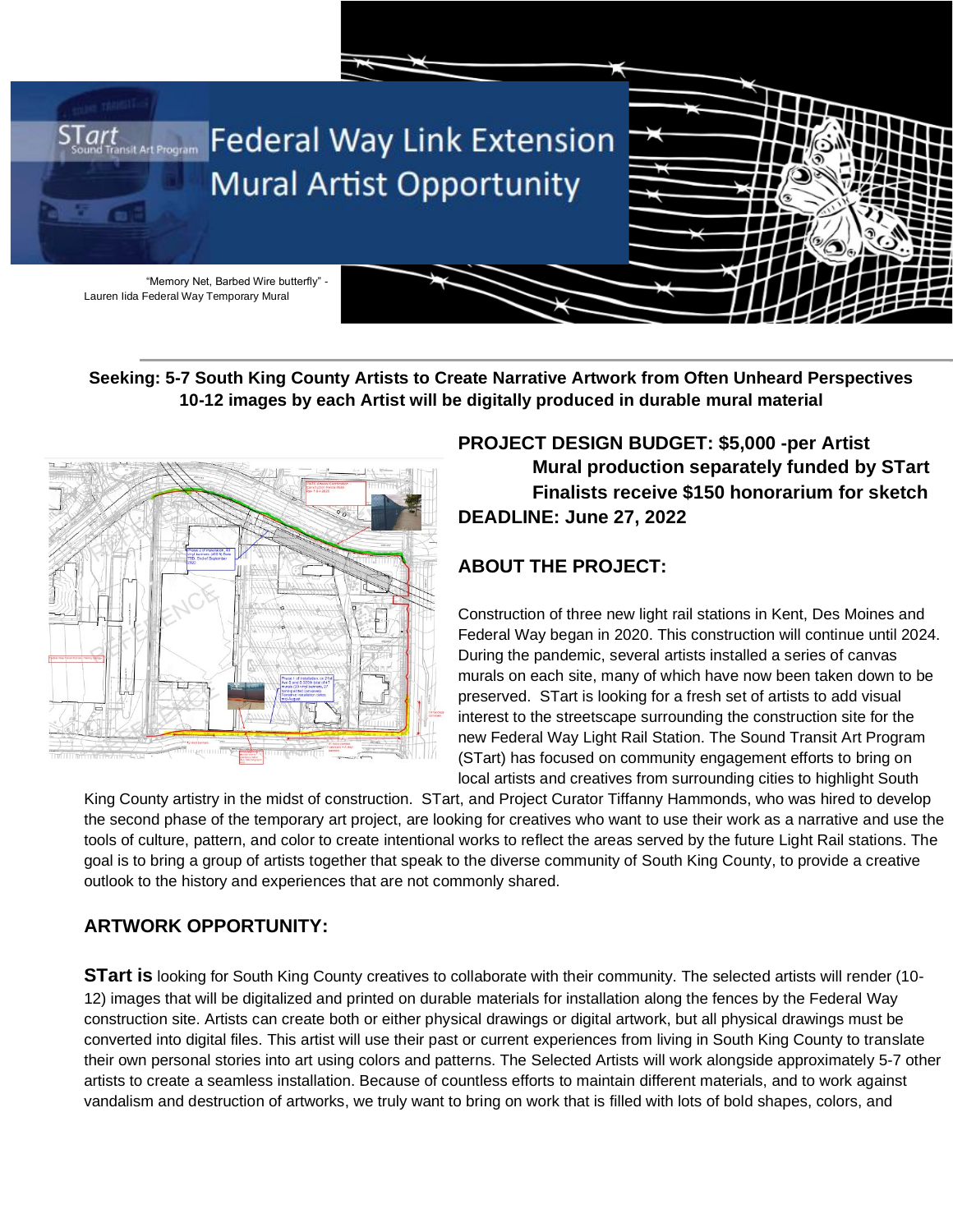patterns. We want students and other pedestrians to reflect on these pieces, not merely as just another project aimed at covering up the change taking place and beautifying displacement, but truly provide a safe space to learn and communicate their needs to larger organizations like Sound Transit by reflecting on each story the artist will bring. Each panel will be printed to a final size of 5' x 10'. Sound Transit will provide 6 months of Adobe Illustrator for artists to promote accessibility to digital design tools during this process.

## **SCOPE AND BUDGET:**

10-12 digital renderings that are rendered from a personal or local narrative

Selected Artists will be paid \$5,000 each for the digital renderings. This fee is all inclusive of the time spent engaging with artists and the community.

Artists will be provided with 6 months of Adobe illustrator if they don't already have access to the program.

**DEADLINE**: The deadline to submit for this project is June 27, 2022

### **TO APPLY:**

- Submit up to 10 images of your best work. (feel free to include collaborations as long as you include a description of your contribution)
- $\bullet$  A completed application  $-$  Link can be found at the bottom
- A resume detailed in your creative works and projects (Optional)

Artists who are pre-qualified from the Sound Transit roster will be given the opportunity to update their portfolio images to cater their application to the project. All other application materials will still be requested.

EMAIL IMAGES (IF NEEDED) APPLICATION & COMPLETED IMAGE FORM TO: start@soundtransit.org • MAXIMUM OF 10 image • JPG FILES ONLY • UNDER 2 MB AND AT LEAST 72 DPI.

| <b>CALL TO ARTIST (INVITATIONS)</b> | MAY 23, 2022                |
|-------------------------------------|-----------------------------|
| <b>PUBLIC CALL</b>                  | MAY 27, 2022                |
| <b>DEADLINE FOR SUBMISSION</b>      | <b>JUNE 27, 2022</b>        |
| <b>FINAL ARTIST SELECTION</b>       | <b>JUNE 27-JULY 1, 2022</b> |
| <b>PROJECT INSTALLATION</b>         | <b>FALL 2022</b>            |

### **PROCESS:**

• **Round 1:** All artists will submit all requested application materials to be considered for the project.

### **SELECTION CRITERIA:**

(artist selected based on this criteria)

- Quality and strength of past work as demonstrated in the submitted application materials;
- Ability to create artwork appropriate in concept
- The use to personal or community narratives in work
- Willingness to work alongside another artist while contributing their artistic voice